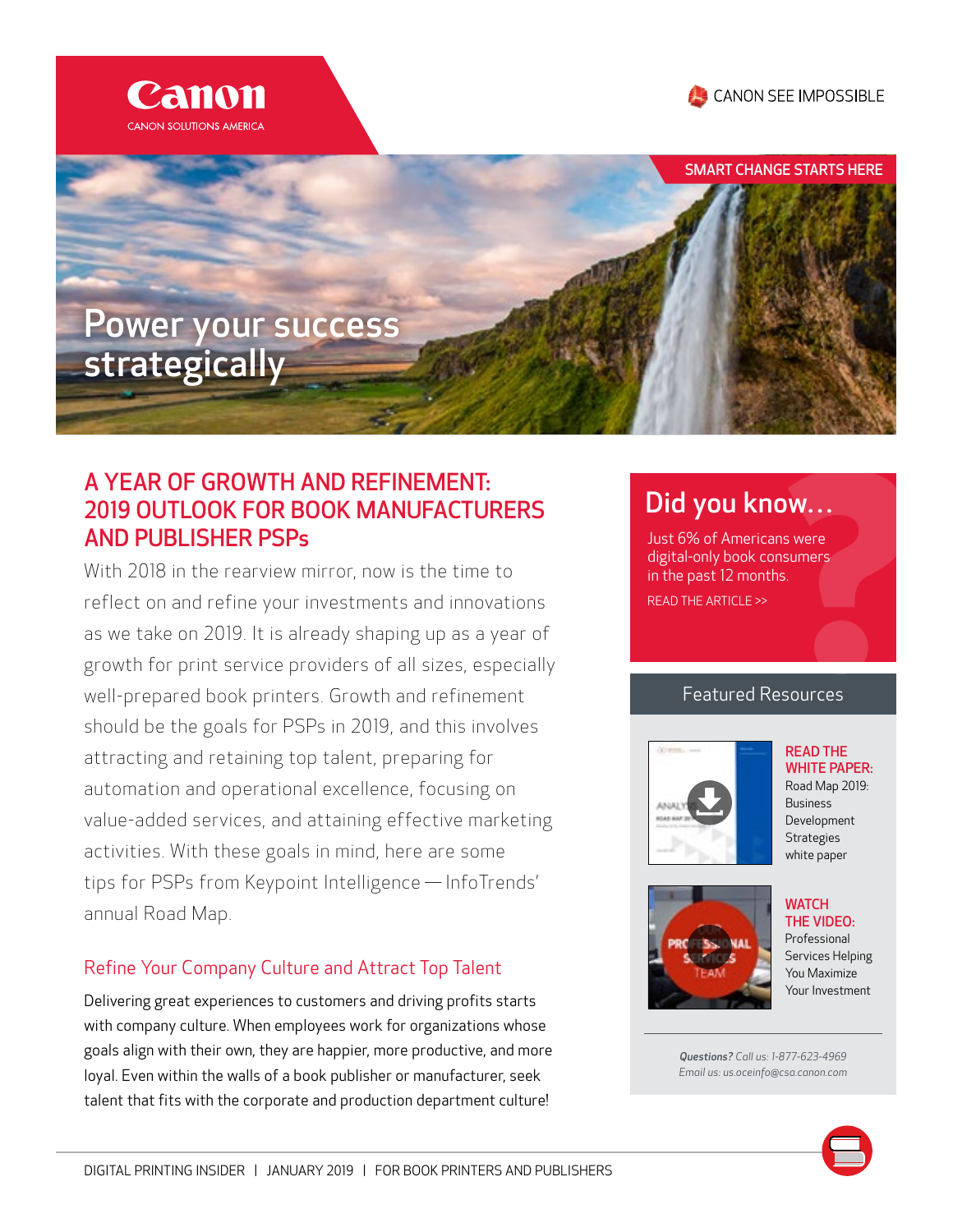Consider ways to refine your recruitment efforts and hiring practices to reduce turnover in 2019.

### Embrace Different Sales Techniques for Different Buyers

Be prepared to sell into a new environment with a wealth of information on the internet, increased competition, a rising number of decision-makers, and a focus on price as the primary differentiator. All of these factors impact the selling cycle, so tune your selling techniques to the expectations of different types of buyers as you expand into new verticals and new product offerings.

#### Prepare for Automation and Operational Excellence

Management personnel within the print industry must lead the transformation in their printshops to achieve the levels of operational excellence that will enable their businesses to grow. The industry's ever-evolving technologies will become more automated, so print service providers must proactively embrace automation that eliminates touchpoints in the printshop and work to eliminate the management of spreadsheets that can prevent operational excellence. The publishing supply chain was built during a time when only physical (and preprinted) books were sold, but today's books may be sold through many other channels, including print on demand and e-books. Demand for printed books will remain strong while the market for e-books will remain generally flat in 2019. PSPs that focus on operational costs to streamline across multiple parts of the supply chain will set themselves up for success in the coming year.

#### Don't Forget the Power of Personalization

InfoTrends' research has consistently shown that consumers notice personalization, and it often plays a key role in how they interact with transactional and marketing communications. This is just as noticeable in the book market, especially in the world of children's books. Although children's e-books have experienced some growth, educators and parents alike agree that reading physical books to young children can help encourage a lifetime of readership. Reading a personalized printed book can escalate that experience for both parent and child. The McEvoy Group's I See Me! series of personalized books has proven quite successful, and nearly half of its customers return to make future purchases.

#### Grow Customer Engagement with More Than Just Print

Print continues to play a key role in driving customer engagement, but it is only one component of a truly immersive experience that must include a seamless combination of traditional, digital, social, and mobile interactions. The most successful PSPs and in-plant operations are reviewing their touchpoint capabilities with an eye toward adding more capabilities directly or via partnerships. When marketing a new or existing title, consider all of the elements that drive engagement for the campaign as well as the product itself.

#### Cultivate Smart Print Manufacturing Using Hybrid Solutions

In 2019 and beyond, success will require redefining print manufacturing to make it smarter with automation and more engaged with digital delivery channels. Adding subscriptionand cloud-based workflow tools can extend Smart Print



Sources: *Beyond CYMK: The Use of Special Effects in Digital Printing, InfoTrends,* 2016; Canada Post (performed by True Impact); Impact communications; *In Search of Business Opportunities: Finding the Right Prospects,* Keypoint Intelligence—InfoTrends, 2017; Neo Mammalian Studios; *Response Rate Report: Performance & Cost Metrics Across Direct Media,* ANA/DMA, 2018.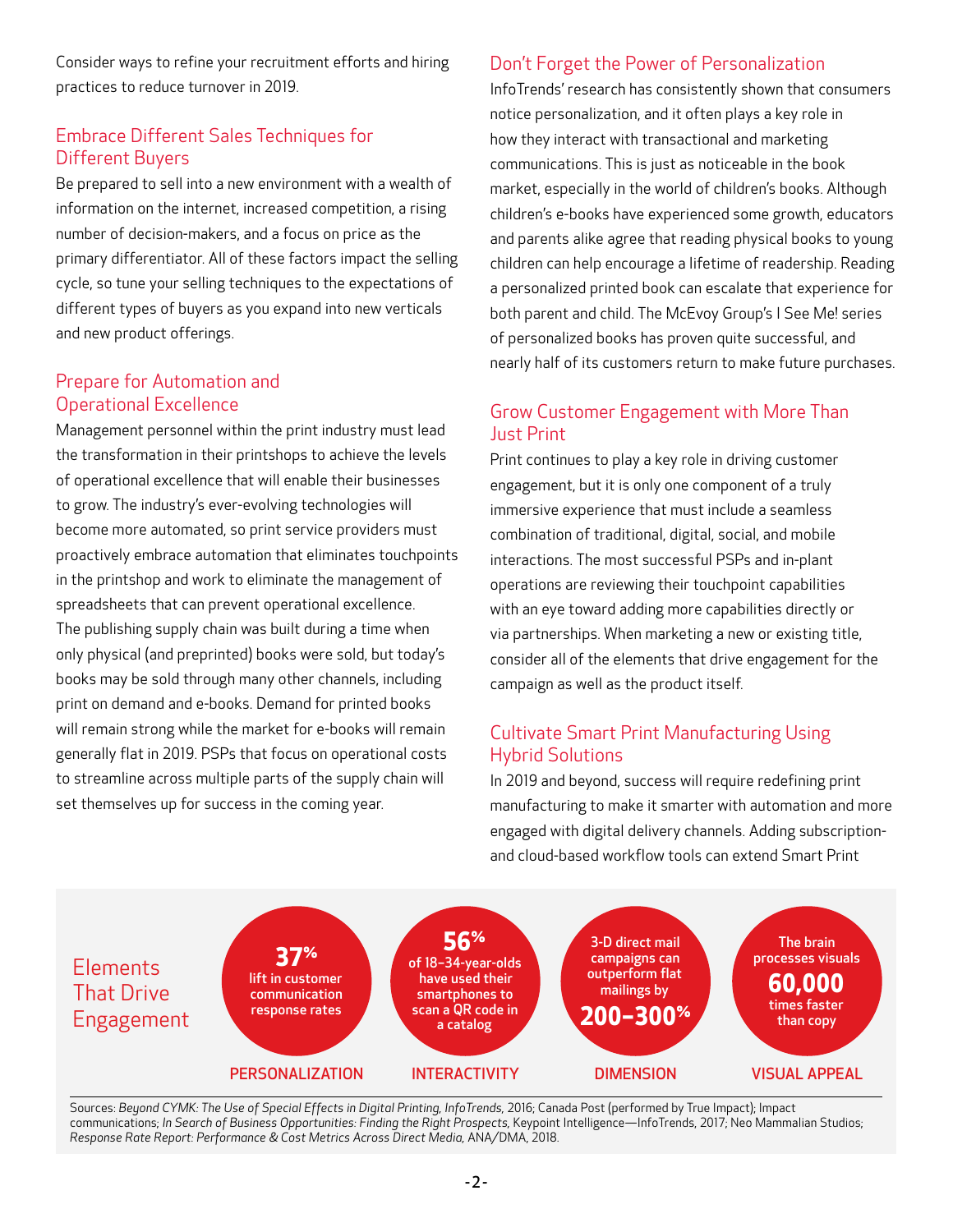Manufacturing capabilities without a huge investment. At the same time, printed products can continue to compete against the speed, cost, and targeting capabilities of digital books by creating hybrid communication solutions that link print and digital. Augmented reality and QR codes are great solutions that all book printers should consider.

#### Focus on Value-Added Services and Effective Marketing Activities

According to recent research from InfoTrends, high-growth PSPs reported placing a greater focus on non-print-related value-added services (e.g., cross-media, email, mobile, social media, campaign management) and digital asset management. These options can increase customer loyalty and shift the relationship from service provider to partner.

## Spend Your Training Dollars Wisely

Today's businesses need a plan of action for training to develop the right expertise. Ongoing training is vital to an effective sales management process. Sales managers must educate their sales teams to set them up for success, and this starts with building a learning culture where each employee is held responsible for his or her own professional development. Training should cover the sales process, sales insight and skills, target markets, and relevant products and services.

# High-Growth PSPs Focus on Value-Added Services

#### DOES YOUR PRINT OPERATION OFFER ANY OF THE FOLLOWING MARKETING SERVICES TO CUSTOMERS?



Sources: *Winning in an Evolving Print Services Market*, Keypoint Intelligence — InfoTrends, 2018.

#### Acknowledge the Continued Importance of Printed Books

Today's Americans have access to a wide range of content in various formats, but print remains at the center of the overall book-reading landscape. According to Keypoint Intelligence — InfoTrends' *U.S. Digital Production Printing Applications Forecast: 2017–2022,* books are the top printed application in terms of absolute page growth.

#### 2019 is About Growth and Refinement!

During 2019, book manufacturers and publishers must refine their sales strategies and business practices to generate growth. Our industry is facing a significant number of disruptions from a variety of forces, including emerging technologies, sales strategies and training, print's changing role in the communications ecosystem, and the importance of data management in delivering personalized and relevant communications. Download Keypoint Intelligence —  InfoTrends' full *2019 Road Map* white paper to learn more about the strategies that can enable you to make better business decisions, craft strategies, and implement plans to innovate your operations throughout the year.

# Fastest Growing Printed Applications by Absolute Page Growth



Sources: *U.S. Digital Production Printing Appliction Forecast: 2017–2022*, Keypoint Intelligence — InfoTrends, 2018.

#### [Visit PowerfulProductionPrint.com](http://digitalprintinginsider.com/2019/01-january/book-printing/lp/pdfs/2019-bds-road-map-final.pdf)

#### Road Map 2019: Business Development Strategies white paper

Many print service providers are already working toward innovating their businesses, which is why growing and refining that innovation should be goals for 2019. Get ahead with the trends Keypoint Intelligence — InfoTrends predicts to have the greatest impact in the months ahead.



#### READ THE WHITE PAPER